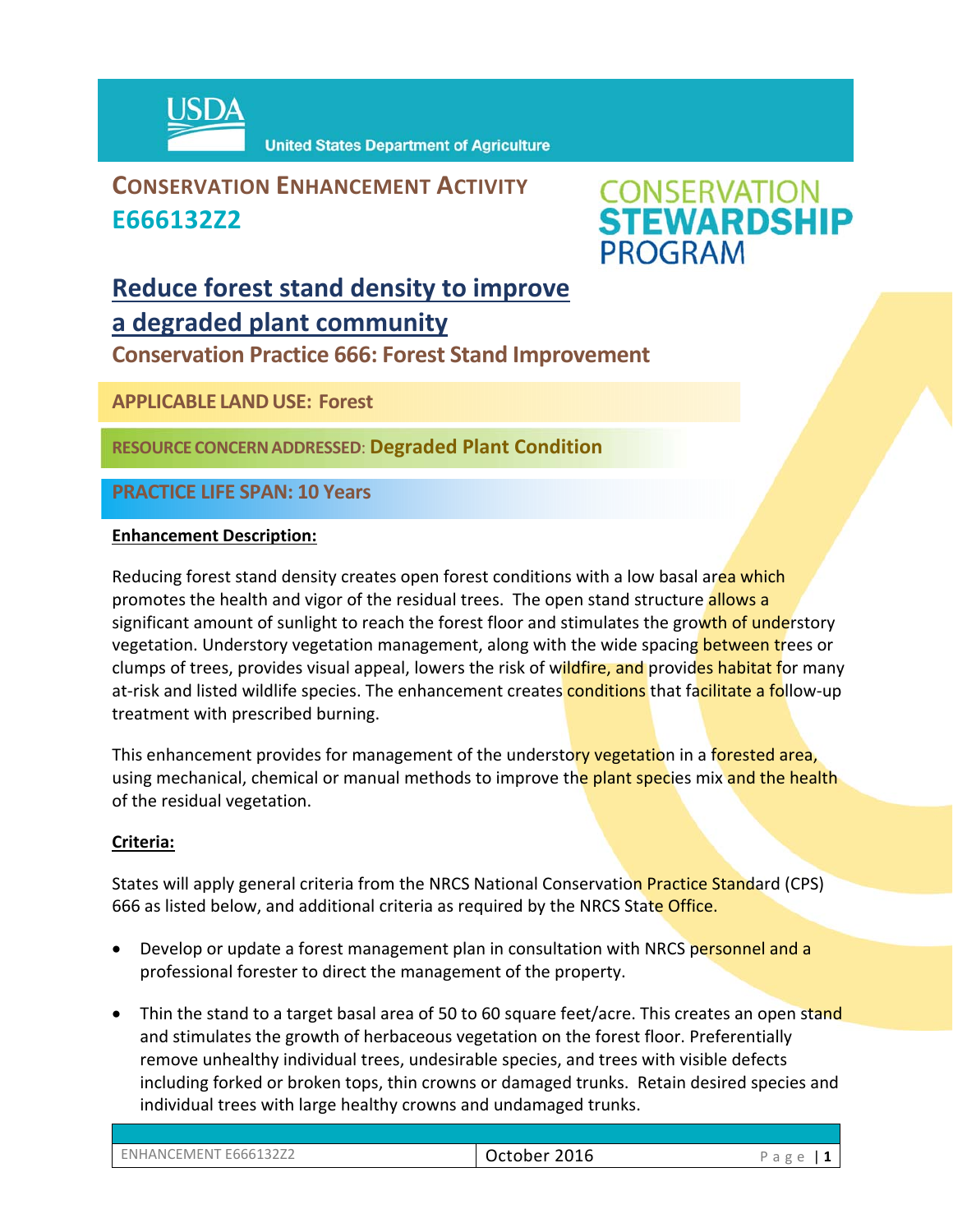

• The stand may have been previously thinned or may be in need of thinning. Merchantable trees may be sold. Reduce stand density sufficiently to get light to the forest floor. The overstory thinning must be completed prior to the understory treatment.

# **CONSERVATION<br>STEWARDSHIP PROGRAM**

- Trees that cannot be sold may be cut or killed to reduce the canopy and allow sunlight to reach the forest floor. Use NRCS CPS Woody Residue Treatment (Code 384) as needed to treat felled wood.
- Minimize damage to residual trees during the thinning process.
- Time tree felling to avoid buildup of insect or disease populations.
- Understory vegetation in fire-adapted forest types will receive the greatest benefit from treatment with prescribed burning. Use NRCS CPS Prescribed Burning (Code 338), and follow all applicable federal, state and local laws. If prescribed burning is not feasible or not appropriate for the site, understory vegetation may be treated with mechanical methods like mulching, mowing, chainsaws, or small dozers.
- Control measures should be used on undesirable competing vegetation, to favor the development of desirable vegetative communities on the site. Vegetation may be treated by chemical methods such as spraying or single stem treatments, or mechanical methods like a heavy duty brush cutter or similar equipment. Refer to criteria in NRCS Conservation Practice Standard (CPS) Integrated Pest Management (Code 595).
- Implement forest stand improvement activities in ways that avoid or minimize soil erosion, compaction, rutting, and damage to remaining vegetation, and that maintain hydrologic conditions. Protect site resources by selecting the method, felling direction and timing of tree felling, and heavy equipment operation. For temporary **access use NRCS CPS Forest** Trails and Landings (Code 655), to protect soil and site resources from vehicle impacts.
- Where slash and debris will be generated, use NRCS CPS Woody Residue Treatment (Code 384) to appropriately treat slash and debris, as necessary, to assure that it will not present an unacceptable fire, safety, environmental, or pest hazard. Remaining woody material will be placed so that it does not interfere with the intended purpose or other management activities. Do not burn vegetative residues except where fire hazard or threats from diseases and insects are of concern or when other management objectives are best achieved through burning. When slash and other debris will be burned onsite use NRCS CPS Prescribed Burning (Code 338).

| ENHANCEMENT E666132Z2 |  |
|-----------------------|--|
|                       |  |